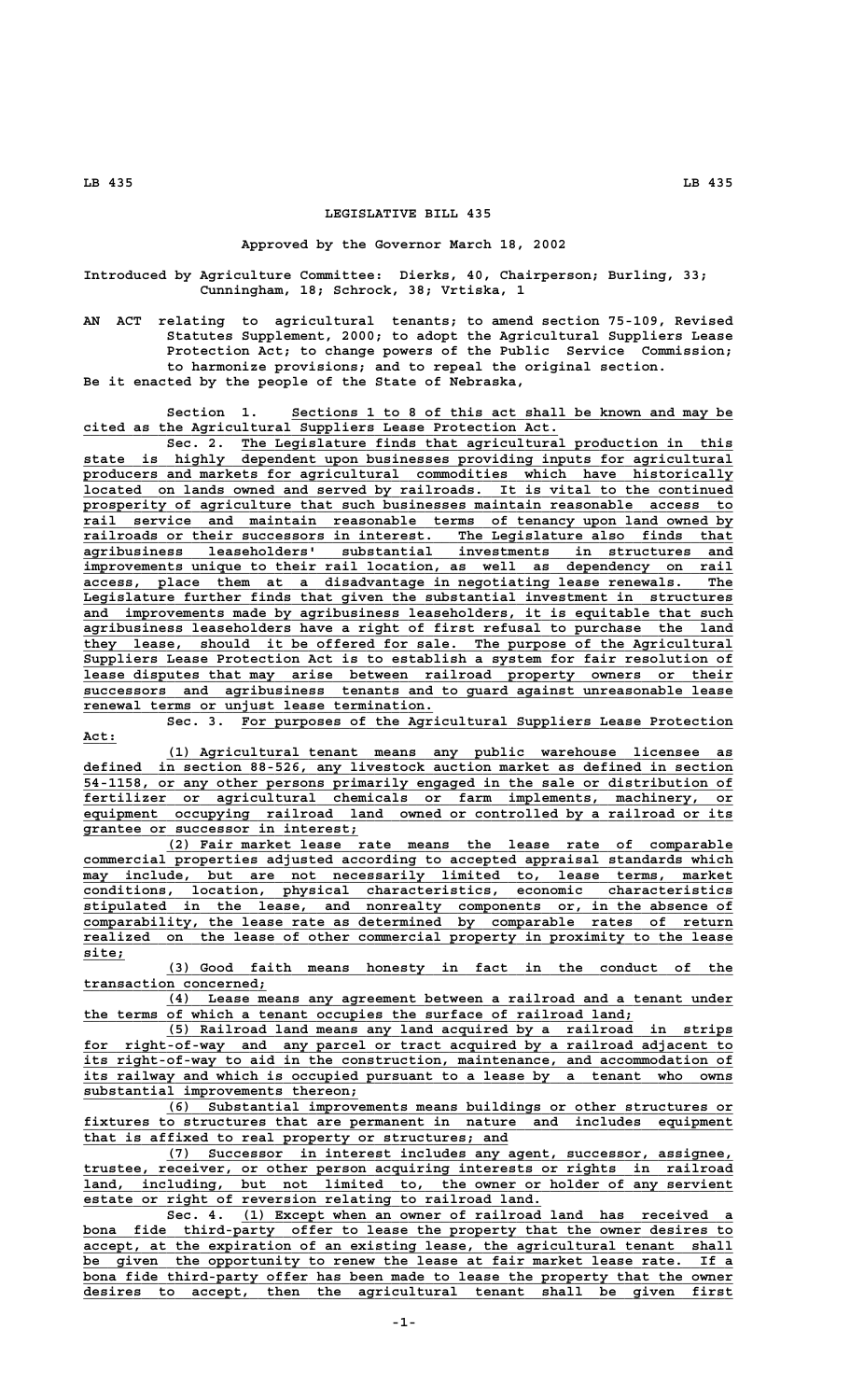**LB 435 LB 435**

 **\_\_\_\_\_\_\_\_\_\_\_\_\_\_\_\_\_\_\_\_\_\_\_\_\_\_\_\_\_\_\_\_\_\_\_\_\_\_\_\_\_\_\_\_\_\_\_\_\_\_\_\_\_\_\_\_\_\_\_\_\_\_\_\_\_\_\_\_\_\_\_\_\_\_\_\_\_\_ opportunity for a period of thirty days after receipt of written notice of** such third-party offer to renew the lease at a rate that is substantially  **\_\_\_\_\_\_\_\_\_\_\_\_\_\_\_\_\_\_\_\_\_\_\_\_\_\_\_\_\_\_\_\_\_\_\_\_\_\_\_\_ equal in value to the third-party offer.**

 **\_\_\_\_\_\_\_\_\_\_\_\_\_\_\_\_\_\_\_\_\_\_\_\_\_\_\_\_\_\_\_\_\_\_\_\_\_\_\_\_\_\_\_\_\_\_\_\_\_\_\_\_\_\_\_\_\_\_\_\_\_\_\_\_\_\_\_\_ (2) All controversies regarding application and reasonableness of \_\_\_\_\_\_\_\_\_\_\_\_\_\_\_\_\_\_\_\_\_\_\_\_\_\_\_\_\_\_\_\_\_\_\_\_\_\_\_\_\_\_\_\_\_\_\_\_\_\_\_\_\_\_\_\_\_\_\_\_\_\_\_\_\_\_\_\_\_\_\_\_\_\_\_\_\_\_ lease terms and conditions or fair market lease rate arising between a \_\_\_\_\_\_\_\_\_\_\_\_\_\_\_\_\_\_\_\_\_\_\_\_\_\_\_\_\_\_\_\_\_\_\_\_\_\_\_\_\_\_\_\_\_\_\_\_\_\_\_\_\_\_\_\_\_\_\_\_\_\_\_\_\_\_\_\_\_\_\_\_\_\_\_\_\_\_ railroad or its successor in interest and an agricultural tenant who is the \_\_\_\_\_\_\_\_\_\_\_\_\_\_\_\_\_\_\_\_\_\_\_\_\_\_\_\_\_\_\_\_\_\_\_\_\_\_\_\_\_\_\_\_\_\_\_\_\_\_\_\_\_\_\_\_\_\_\_\_\_\_\_\_\_\_\_\_\_\_\_\_\_\_\_\_\_\_ owner, lessee, or licensee of a substantial improvement situated on railroad** land owned or controlled by the railroad or its successor in interest shall be  **\_\_\_\_\_\_\_\_\_\_\_\_\_\_\_\_\_\_\_\_\_\_\_\_\_\_\_\_\_\_\_\_\_\_\_\_\_\_\_\_\_\_\_\_\_\_\_\_\_\_\_\_\_\_\_\_\_\_\_\_\_\_\_ resolved by negotiation or by Department of Agriculture action.**

(3) The parties shall first negotiate in good faith to resolve any<br>controversy. If any such controversy is not resolved within sixty days after  **\_\_\_\_\_\_\_\_\_\_\_\_\_\_\_\_\_\_\_\_\_\_\_\_\_\_\_\_\_\_\_\_\_\_\_\_\_\_\_\_\_\_\_\_\_\_\_\_\_\_\_\_\_\_\_\_\_\_\_\_\_\_\_\_\_\_\_\_\_\_\_\_\_\_\_\_\_\_ controversy. If any such controversy is not resolved within sixty days after \_\_\_\_\_\_\_\_\_\_\_\_\_\_\_\_\_\_\_\_\_\_\_\_\_\_\_\_\_\_\_\_\_\_\_\_\_\_\_\_\_\_\_\_\_\_\_\_\_\_\_\_\_\_\_\_\_\_\_\_\_\_\_\_\_\_\_\_\_\_\_\_\_\_\_\_\_\_ notification is given to an agricultural tenant by a railroad or its successor \_\_\_\_\_\_\_\_\_\_\_\_\_\_\_\_\_\_\_\_\_\_\_\_\_\_\_\_\_\_\_\_\_\_\_\_\_\_\_\_\_\_\_\_\_\_\_\_\_\_\_\_\_\_\_\_\_\_\_\_\_\_\_\_\_\_\_\_\_\_\_\_\_\_\_\_\_\_ in interest that it wishes to (a) renew a lease upon new terms, (b) terminate \_\_\_\_\_\_\_\_\_\_\_\_\_\_\_\_\_\_\_\_\_\_\_\_\_\_\_\_\_\_\_\_\_\_\_\_\_\_\_\_\_\_\_\_\_\_\_\_\_\_\_\_\_\_\_\_\_\_\_\_\_\_\_\_\_\_\_\_\_\_\_\_\_\_\_\_\_\_ a lease, (c) not renew a lease upon the expiration of a current lease, or (d) \_\_\_\_\_\_\_\_\_\_\_\_\_\_\_\_\_\_\_\_\_\_\_\_\_\_\_\_\_\_\_\_\_\_\_\_\_\_\_\_\_\_\_\_\_\_\_\_\_\_\_\_\_\_\_\_\_\_\_\_\_\_\_\_\_\_\_\_\_\_\_\_\_\_\_\_\_\_ change the terms of an existing lease, then either party may file a complaint \_\_\_\_\_\_\_\_\_\_\_\_\_\_\_\_\_\_\_\_\_\_\_\_\_\_\_\_\_\_\_\_\_\_\_\_\_\_\_\_\_\_\_\_\_\_\_\_\_\_\_\_\_\_\_\_\_\_\_\_\_\_\_\_\_\_\_\_\_\_\_\_\_\_\_ with the department setting forth facts upon which such complaint is based.**

 **\_\_\_\_\_\_\_\_\_\_\_\_\_\_\_\_\_\_\_\_\_\_\_\_\_\_\_\_\_\_\_\_\_\_\_\_\_\_\_\_\_\_\_\_\_\_\_\_\_\_\_\_\_\_\_\_\_\_\_\_\_\_\_\_\_\_\_\_ (4) The department, after reasonable notice to the parties, shall** hear and determine all matters in controversy and make such order as the facts of the controversy warrant. In conducting its hearing, the department shall  $have$  those powers granted to it under the Administrative Procedure Act. Any  **\_\_\_\_\_\_\_\_\_\_\_\_\_\_\_\_\_\_\_\_\_\_\_\_\_\_\_\_\_\_\_\_\_\_\_\_\_\_\_\_\_\_\_\_\_\_\_\_\_\_\_\_\_\_\_\_\_\_\_\_\_\_\_\_\_\_\_\_\_\_\_\_\_\_\_\_\_\_ person shall have the right to appeal from such order in accordance with the act.\_\_\_\_**

 **\_\_\_\_\_\_\_\_\_\_\_\_\_\_\_\_\_\_\_\_\_\_\_\_\_\_\_\_\_\_\_\_\_\_\_\_\_\_\_\_\_\_\_\_\_\_\_\_\_\_\_\_\_\_\_\_\_\_\_ Sec. 5. (1)(a) Except when an owner of railroad land has received a** bona fide third-party offer to purchase the property that the owner desires to  **\_\_\_\_\_\_\_\_\_\_\_\_\_\_\_\_\_\_\_\_\_\_\_\_\_\_\_\_\_\_\_\_\_\_\_\_\_\_\_\_\_\_\_\_\_\_\_\_\_\_\_\_\_\_\_\_\_\_\_\_\_\_\_\_\_\_\_\_\_\_\_\_\_\_\_\_\_\_ accept, if a railroad or its successor in interest wishes to sell or offer to \_\_\_\_\_\_\_\_\_\_\_\_\_\_\_\_\_\_\_\_\_\_\_\_\_\_\_\_\_\_\_\_\_\_\_\_\_\_\_\_\_\_\_\_\_\_\_\_\_\_\_\_\_\_\_\_\_\_\_\_\_\_\_\_\_\_\_\_\_\_\_\_\_\_\_\_\_\_ sell property leased to an agricultural tenant upon which substantial** improvements owned by the agricultural tenant are located, then, except when  **\_\_\_\_\_\_\_\_\_\_\_\_\_\_\_\_\_\_\_\_\_\_\_\_\_\_\_\_\_\_\_\_\_\_\_\_\_\_\_\_\_\_\_\_\_\_\_\_\_\_\_\_\_\_\_\_\_\_\_\_\_\_\_\_\_\_\_\_\_\_\_\_\_\_\_\_\_\_ the sale or offer to sell is made to a purchaser who is a common carrier who \_\_\_\_\_\_\_\_\_\_\_\_\_\_\_\_\_\_\_\_\_\_\_\_\_\_\_\_\_\_\_\_\_\_\_\_\_\_\_\_\_\_\_\_\_\_\_\_\_\_\_\_\_\_\_\_\_\_\_\_\_\_\_\_\_\_\_\_\_\_\_\_\_\_\_\_\_\_ intends to operate a railroad on railroad right-of-way adjacent to the leased \_\_\_\_\_\_\_\_\_\_\_\_\_\_\_\_\_\_\_\_\_\_\_\_\_\_\_\_\_\_\_\_\_\_\_\_\_\_\_\_\_\_\_\_\_\_\_\_\_\_\_\_\_\_\_\_\_\_\_\_\_\_\_\_\_\_\_\_\_\_\_\_\_\_\_\_\_\_ property for the public benefit or a purchaser who intends to use the railroad \_\_\_\_\_\_\_\_\_\_\_\_\_\_\_\_\_\_\_\_\_\_\_\_\_\_\_\_\_\_\_\_\_\_\_\_\_\_\_\_\_\_\_\_\_\_\_\_\_\_\_\_\_\_\_\_\_\_\_\_\_\_\_\_\_\_\_\_\_\_\_\_\_\_\_\_\_\_ land for interim trail use under the National Trails System Act, 16 U.S.C. \_\_\_\_\_\_\_\_\_\_\_\_\_\_\_\_\_\_\_\_\_\_\_\_\_\_\_\_\_\_\_\_\_\_\_\_\_\_\_\_\_\_\_\_\_\_\_\_\_\_\_\_\_\_\_\_\_\_\_\_\_\_\_\_\_\_\_\_\_\_\_\_\_\_\_\_\_\_ 1243, as such act existed on the effective date of this act, the railroad or \_\_\_\_\_\_\_\_\_\_\_\_\_\_\_\_\_\_\_\_\_\_\_\_\_\_\_\_\_\_\_\_\_\_\_\_\_\_\_\_\_\_\_\_\_\_\_\_\_\_\_\_\_\_\_\_\_\_\_\_\_\_\_\_\_\_\_\_\_\_\_\_\_\_\_\_\_\_ its successor in interest shall first extend to the agricultural tenant a \_\_\_\_\_\_\_\_\_\_\_\_\_\_\_\_\_\_\_\_\_\_\_\_\_\_\_\_\_\_\_\_\_\_\_\_\_\_\_\_\_\_\_\_\_\_\_\_\_\_\_\_\_\_\_\_\_\_\_\_\_\_\_\_\_\_\_\_\_\_\_\_\_\_\_\_\_\_ written offer to sell the railroad land to the agricultural tenant at fair market value. \_\_\_\_\_\_\_\_\_\_\_\_\_**

 **\_\_\_\_\_\_\_\_\_\_\_\_\_\_\_\_\_\_\_\_\_\_\_\_\_\_\_\_\_\_\_\_\_\_\_\_\_\_\_\_\_\_\_\_\_\_\_\_\_\_\_\_\_\_\_\_\_\_\_\_\_\_\_\_\_\_\_\_ (b) If a bona fide third-party offer that a railroad or its \_\_\_\_\_\_\_\_\_\_\_\_\_\_\_\_\_\_\_\_\_\_\_\_\_\_\_\_\_\_\_\_\_\_\_\_\_\_\_\_\_\_\_\_\_\_\_\_\_\_\_\_\_\_\_\_\_\_\_\_\_\_\_\_\_\_\_\_\_\_\_\_\_\_\_\_\_\_ successor in interest desires to accept has been made to purchase property \_\_\_\_\_\_\_\_\_\_\_\_\_\_\_\_\_\_\_\_\_\_\_\_\_\_\_\_\_\_\_\_\_\_\_\_\_\_\_\_\_\_\_\_\_\_\_\_\_\_\_\_\_\_\_\_\_\_\_\_\_\_\_\_\_\_\_\_\_\_\_\_\_\_\_\_\_\_ leased to an agricultural tenant upon which substantial improvements owned by \_\_\_\_\_\_\_\_\_\_\_\_\_\_\_\_\_\_\_\_\_\_\_\_\_\_\_\_\_\_\_\_\_\_\_\_\_\_\_\_\_\_\_\_\_\_\_\_\_\_\_\_\_\_\_\_\_\_\_\_\_\_\_\_\_\_\_\_\_\_\_\_\_\_\_\_\_\_ the agricultural tenant are located, the railroad or its successor in interest \_\_\_\_\_\_\_\_\_\_\_\_\_\_\_\_\_\_\_\_\_\_\_\_\_\_\_\_\_\_\_\_\_\_\_\_\_\_\_\_\_\_\_\_\_\_\_\_\_\_\_\_\_\_\_\_\_\_\_\_\_\_\_\_\_\_\_\_\_\_\_\_\_\_\_\_\_\_ shall first extend to the agricultural tenant a written offer to sell the \_\_\_\_\_\_\_\_\_\_\_\_\_\_\_\_\_\_\_\_\_\_\_\_\_\_\_\_\_\_\_\_\_\_\_\_\_\_\_\_\_\_\_\_\_\_\_\_\_\_\_\_\_\_\_\_\_\_\_\_\_\_\_\_\_\_\_\_\_\_\_\_\_\_\_\_\_\_ railroad land at a price that is substantially equal in value to such \_\_\_\_\_\_\_\_\_\_\_\_\_\_\_\_\_\_\_\_\_\_\_\_\_\_\_\_\_\_\_\_\_\_\_\_\_\_\_\_\_\_\_\_\_\_\_\_\_\_\_\_\_\_\_\_\_\_\_\_\_\_\_\_\_\_\_\_\_\_\_\_\_\_\_\_\_\_ third-party offer of purchase. If the agricultural tenant does not accept \_\_\_\_\_\_\_\_\_\_\_\_\_\_\_\_\_\_\_\_\_\_\_\_\_\_\_\_\_\_\_\_\_\_\_\_\_\_\_\_\_\_\_\_\_\_\_\_\_\_\_\_\_\_\_\_\_\_\_\_\_\_\_\_\_\_\_\_\_\_\_\_\_\_\_\_\_\_ such written offer within thirty days after receipt of the offer, then the \_\_\_\_\_\_\_\_\_\_\_\_\_\_\_\_\_\_\_\_\_\_\_\_\_\_\_\_\_\_\_\_\_\_\_\_\_\_\_\_\_\_\_\_\_\_\_\_\_\_\_\_\_\_\_\_\_\_\_\_\_\_\_\_\_\_\_\_\_\_\_\_\_\_\_\_\_\_ railroad or its successor in interest may sell the property to the third \_\_\_\_\_\_\_\_\_\_\_\_\_\_\_\_\_\_\_\_\_\_\_\_\_\_\_\_\_\_\_\_\_\_\_\_\_\_\_\_\_\_\_\_\_\_\_\_\_\_\_\_\_\_\_\_\_\_\_\_ party, and such third party is not bound under this section.**

 **\_\_\_\_\_\_\_\_\_\_\_\_\_\_\_\_\_\_\_\_\_\_\_\_\_\_\_\_\_\_\_\_\_\_\_\_\_\_\_\_\_\_\_\_\_\_\_\_\_\_\_\_\_\_\_\_\_\_\_\_\_\_\_\_\_\_\_\_ (2) The agricultural tenant shall have thirty days after a written \_\_\_\_\_\_\_\_\_\_\_\_\_\_\_\_\_\_\_\_\_\_\_\_\_\_\_\_\_\_\_\_\_\_\_\_\_\_\_\_\_\_\_\_\_\_\_\_\_\_\_\_\_\_\_\_\_\_\_\_\_\_\_\_\_\_\_\_\_\_\_\_\_\_\_\_\_\_ offer made to the agricultural tenant pursuant to subdivision (1)(a) of this \_\_\_\_\_\_\_\_\_\_\_\_\_\_\_\_\_\_\_\_\_\_\_\_\_\_\_\_\_\_\_\_\_\_\_\_\_\_\_\_\_\_\_\_\_\_\_\_\_\_\_\_\_\_\_\_\_\_\_\_\_\_\_\_\_\_\_\_\_\_\_\_\_\_\_\_\_\_ section to give written notice of either (a) acceptance of the offer to sell \_\_\_\_\_\_\_\_\_\_\_\_\_\_\_\_\_\_\_\_\_\_\_\_\_\_\_\_\_\_\_\_\_\_\_\_\_\_\_\_\_\_\_\_\_\_\_\_\_\_\_\_\_\_\_\_\_\_\_\_\_\_\_\_\_\_\_\_\_\_\_\_\_\_\_\_\_\_ and of the offerer's determination of fair market value or (b) acceptance of \_\_\_\_\_\_\_\_\_\_\_\_\_\_\_\_\_\_\_\_\_\_\_\_\_\_\_\_\_\_\_\_\_\_\_\_\_\_\_\_\_\_\_\_\_\_\_\_\_\_\_\_\_\_\_\_\_\_\_\_\_\_\_\_\_\_\_\_\_\_\_\_\_\_\_\_\_\_ the offer to sell and rejection of the offerer's determination of fair market** value in which case the parties shall negotiate the fair market value and, if  **\_\_\_\_\_\_\_\_\_\_\_\_\_\_\_\_\_\_\_\_\_\_\_\_\_\_\_\_\_\_\_\_\_\_\_\_\_\_\_\_\_\_\_\_\_\_\_\_\_\_\_\_\_\_\_\_\_\_\_\_\_\_\_\_\_\_\_\_\_\_\_\_\_\_\_\_\_\_ the parties cannot agree, the agricultural tenant shall have sixty days after \_\_\_\_\_\_\_\_\_\_\_\_\_\_\_\_\_\_\_\_\_\_\_\_\_\_\_\_\_\_\_\_\_\_\_\_\_\_\_\_\_\_\_\_\_\_\_\_\_\_\_\_\_\_\_\_\_\_\_\_\_\_\_\_\_\_\_\_\_\_\_\_\_\_\_\_\_\_ the agricultural tenant gives notice of rejection to file a complaint with the \_\_\_\_\_\_\_\_\_\_\_\_\_\_\_\_\_\_\_\_\_\_\_\_\_\_\_\_\_\_\_\_\_\_\_\_\_\_\_\_\_\_\_\_\_\_\_\_\_\_\_\_\_\_\_\_\_\_\_\_\_\_\_\_\_\_\_\_\_ Department of Agriculture seeking determination of fair market value.**

 **\_\_\_\_\_\_\_\_\_\_\_\_\_\_\_\_\_\_\_\_\_\_\_\_\_\_\_\_\_\_\_\_\_\_\_\_\_\_\_\_\_\_\_\_\_\_\_\_\_\_\_\_\_\_\_\_\_\_\_\_\_\_\_\_\_\_\_\_ (3) The Department of Agriculture, after reasonable notice to the \_\_\_\_\_\_\_\_\_\_\_\_\_\_\_\_\_\_\_\_\_\_\_\_\_\_\_\_\_\_\_\_\_\_\_\_\_\_\_\_\_\_\_\_\_\_\_\_\_\_\_\_\_\_\_\_\_\_\_\_\_\_\_\_\_\_\_\_\_\_\_\_\_\_\_\_\_\_ parties, shall hear and determine the fair market value of the land offered** for sale and make such order as the facts of the controversy warrant. In  **\_\_\_\_\_\_\_\_\_\_\_\_\_\_\_\_\_\_\_\_\_\_\_\_\_\_\_\_\_\_\_\_\_\_\_\_\_\_\_\_\_\_\_\_\_\_\_\_\_\_\_\_\_\_\_\_\_\_\_\_\_\_\_\_\_\_\_\_\_\_\_\_\_\_\_\_\_\_ conducting its hearing, the department shall have those powers granted it \_\_\_\_\_\_\_\_\_\_\_\_\_\_\_\_\_\_\_\_\_\_\_\_\_\_\_\_\_\_\_\_\_\_\_\_\_\_\_\_\_\_\_\_\_\_\_\_\_\_\_\_\_\_\_\_\_\_\_\_\_\_\_\_\_\_\_\_\_\_\_\_\_\_\_\_\_\_ under the Administrative Procedure Act. Any person shall have the right to \_\_\_\_\_\_\_\_\_\_\_\_\_\_\_\_\_\_\_\_\_\_\_\_\_\_\_\_\_\_\_\_\_\_\_\_\_\_\_\_\_\_\_\_\_\_\_\_\_\_ appeal from such order in accordance with the act.**

 **\_\_\_\_\_\_\_\_\_\_\_\_\_\_\_\_\_\_\_\_\_\_\_\_\_\_\_\_\_\_\_\_\_\_\_\_\_\_\_\_\_\_\_\_\_\_\_\_\_\_\_\_\_\_\_\_\_\_\_\_\_\_\_\_\_\_\_\_ (4) If the agricultural tenant fails to give timely notice or to \_\_\_\_\_\_\_\_\_\_\_\_\_\_\_\_\_\_\_\_\_\_\_\_\_\_\_\_\_\_\_\_\_\_\_\_\_\_\_\_\_\_\_\_\_\_\_\_\_\_\_\_\_\_\_\_\_\_\_\_\_\_\_\_\_\_\_\_\_\_\_\_\_\_\_\_\_\_ file a timely complaint under subsection (2) of this section or fails to** complete the purchase of the railroad land within sixty days after the fair  $m$ arket value has been accepted by the agricultural tenant or determined by the  **\_\_\_\_\_\_\_\_\_\_\_\_\_\_\_\_\_\_\_\_\_\_\_\_\_\_\_\_\_\_\_\_\_\_\_\_\_\_\_\_\_\_\_\_\_\_\_\_\_\_\_\_\_\_\_\_\_\_\_\_\_\_\_\_\_\_\_\_\_\_\_\_\_\_\_\_\_\_ department, unless the delay in completing the purchase is attributable to the railroad** or its successor in interest, the railroad or its successor in  **\_\_\_\_\_\_\_\_\_\_\_\_\_\_\_\_\_\_\_\_\_\_\_\_\_\_\_\_\_\_\_\_\_\_\_\_\_\_\_\_\_\_\_\_\_\_\_\_\_\_\_\_\_\_\_\_\_\_\_\_\_\_\_\_\_\_\_\_\_\_\_\_\_\_\_\_\_\_ interest may sell or offer to sell the railroad land to any purchaser and such \_\_\_\_\_\_\_\_\_\_\_\_\_\_\_\_\_\_\_\_\_\_\_\_\_\_\_\_\_\_\_\_\_\_\_\_\_\_\_\_\_\_\_\_\_\_\_\_\_\_\_\_\_\_\_\_\_\_\_\_\_\_\_\_\_\_\_\_\_\_\_\_\_\_\_\_\_\_ purchaser shall not be bound by this section. If the railroad land is sold to \_\_\_\_\_\_\_\_\_\_\_\_\_\_\_\_\_\_\_\_\_\_\_\_\_\_\_\_\_\_\_\_\_\_\_\_\_\_\_\_\_\_\_\_\_\_\_\_\_\_\_\_\_\_\_\_\_\_\_\_\_\_\_\_\_\_\_\_\_\_\_\_\_\_\_\_\_\_ a purchaser which will use the railroad land for railroad operating purposes \_\_\_\_\_\_\_\_\_\_\_\_\_\_\_\_\_\_\_\_\_\_\_\_\_\_\_\_\_\_\_\_\_\_\_\_\_\_\_\_\_\_\_\_\_\_\_\_\_\_\_\_\_\_\_\_\_\_\_\_\_\_\_\_\_\_\_\_\_\_\_\_\_\_\_\_\_\_ or for interim trail use as described in subdivision (1)(a) of this section,** then the purchaser shall be bound by all of the provisions of the Agricultural  **\_\_\_\_\_\_\_\_\_\_\_\_\_\_\_\_\_\_\_\_\_\_\_\_\_\_\_\_\_\_\_ Suppliers Lease Protection Act.**